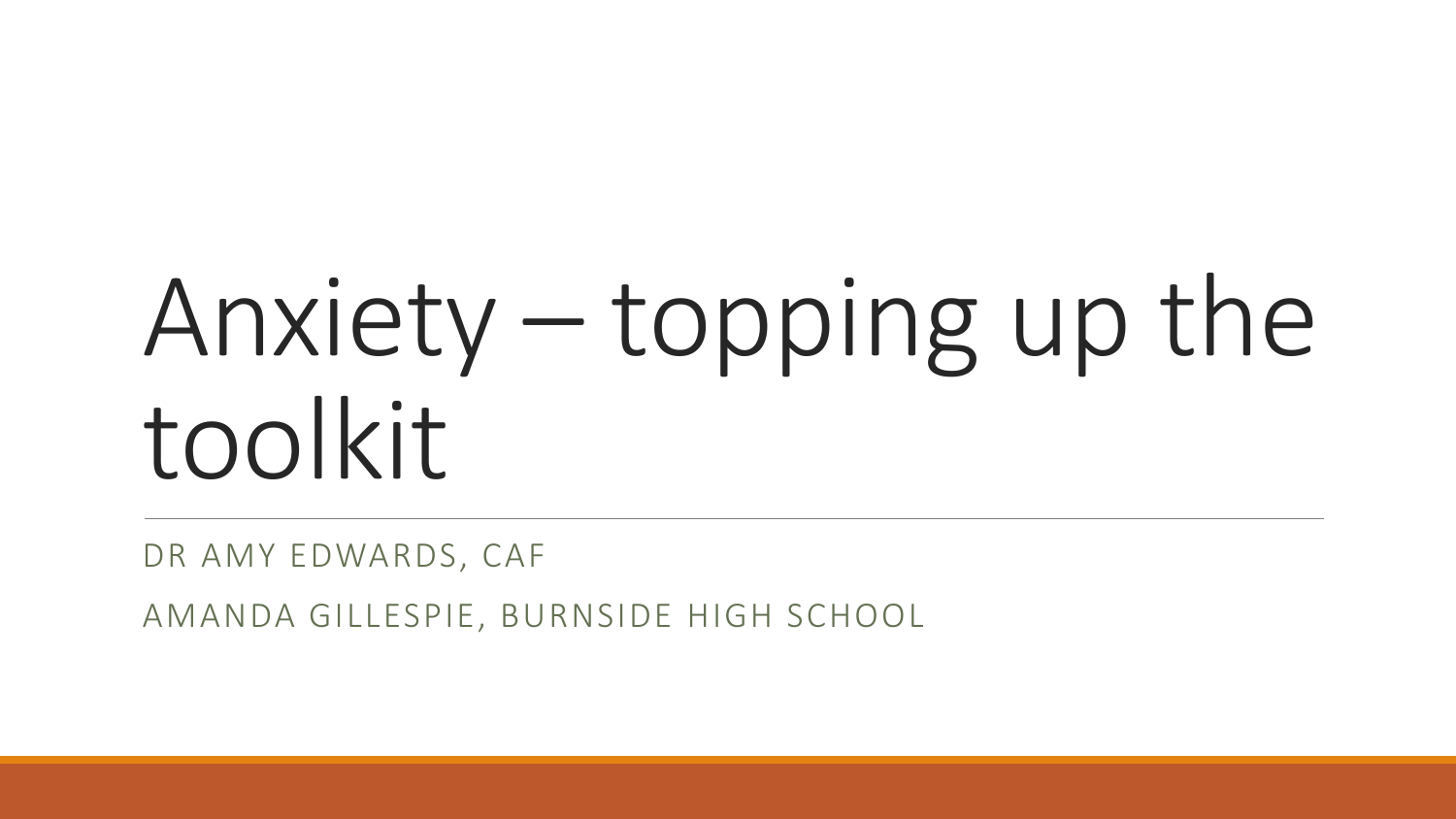#### The Christchurch Context

2010 & 2011: Earthquakes (with EQC claims & rebuilding ongoing!)

2019: Mosque attack

2020-present: COVID-19

- We are aware of the effects of early adversity on the developing nervous system (changes in brain structure and architecture create a more sensitised stress response and vulnerability for mental health difficulties)

- *The Body Keeps the Score – Bessel Van der Kolk*
- *What Happened to You? – Bruce Perry & Oprah Winfrey*
- Our children and teens' mental health needs are increasingly complex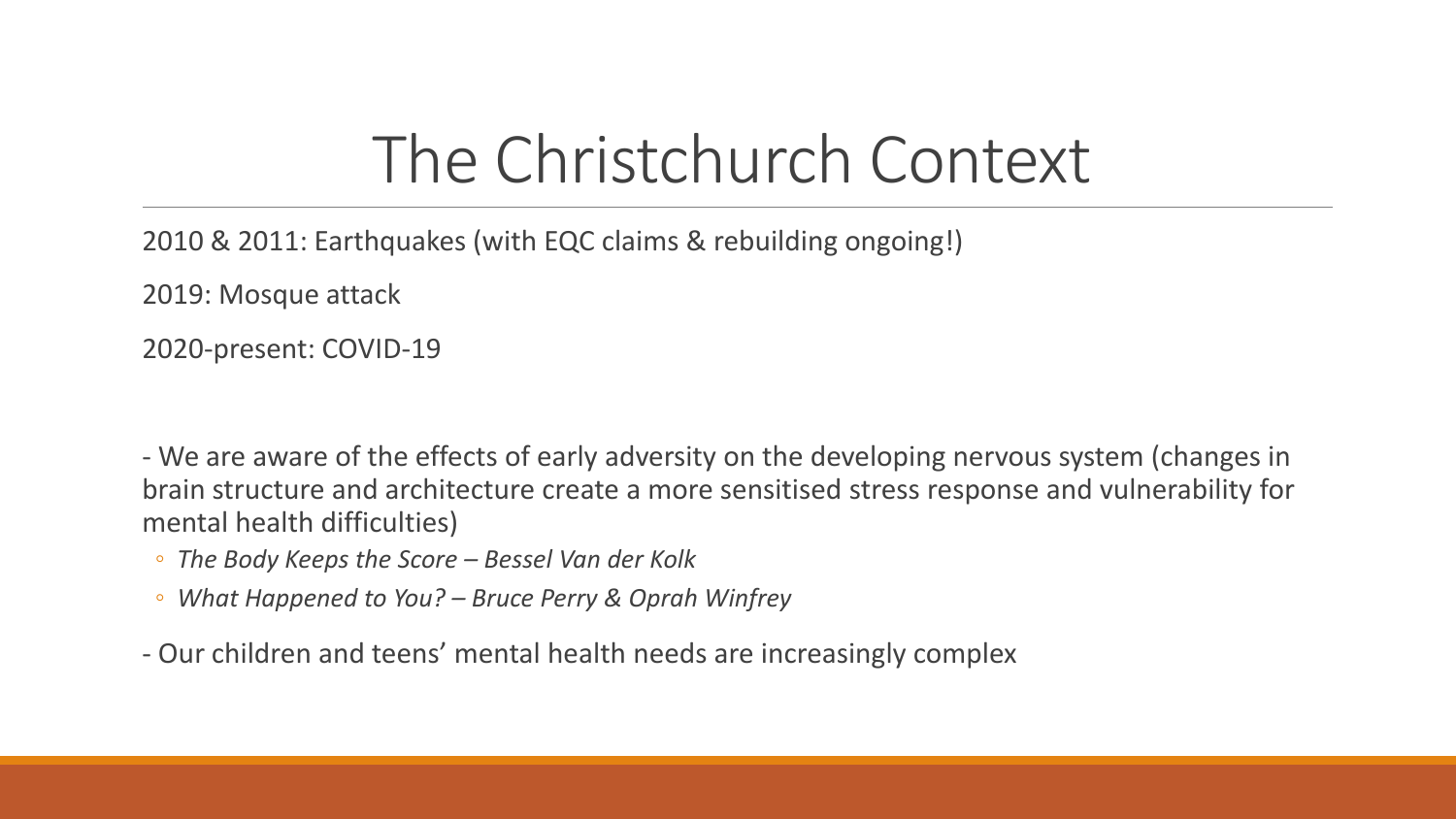## Emotion Regulation & Development

- •Emotion regulation definition: "the processes by which people monitor, influence and adjust their emotions and how they evaluate and demonstrate emotions to achieve their individual objectives in relation to their emotional context" (Callear, 2014)
- •Emotion regulation is at the heart of most mental health difficulties, including anxiety
- •"Good" or "adaptive" emotion regulation is often considered in terms of which regulatory strategies help reduce subjective distress most effectively. *However,* this leads us to define certain emotions as positive, and others as negative. Kashdan and Rottenberg (2010) advised caution against this, because doing so undermines the functional nature of emotions.
- •*All* emotions have a functional basis and all need to be regulated effectively *–* regulation does not always mean getting rid of unwanted or unpleasant emotions
- •Developmentally, the process of developing emotion regulation skills begins in utero and continues throughout childhood and adolescence (and probably adulthood!) (Zimmer-Gembeck and Skinner, 2011)
- •Emotion regulation development occurs relationally; it is socialised through interactions with adults who respond to children's emotions and model emotional responses. This can include school staff!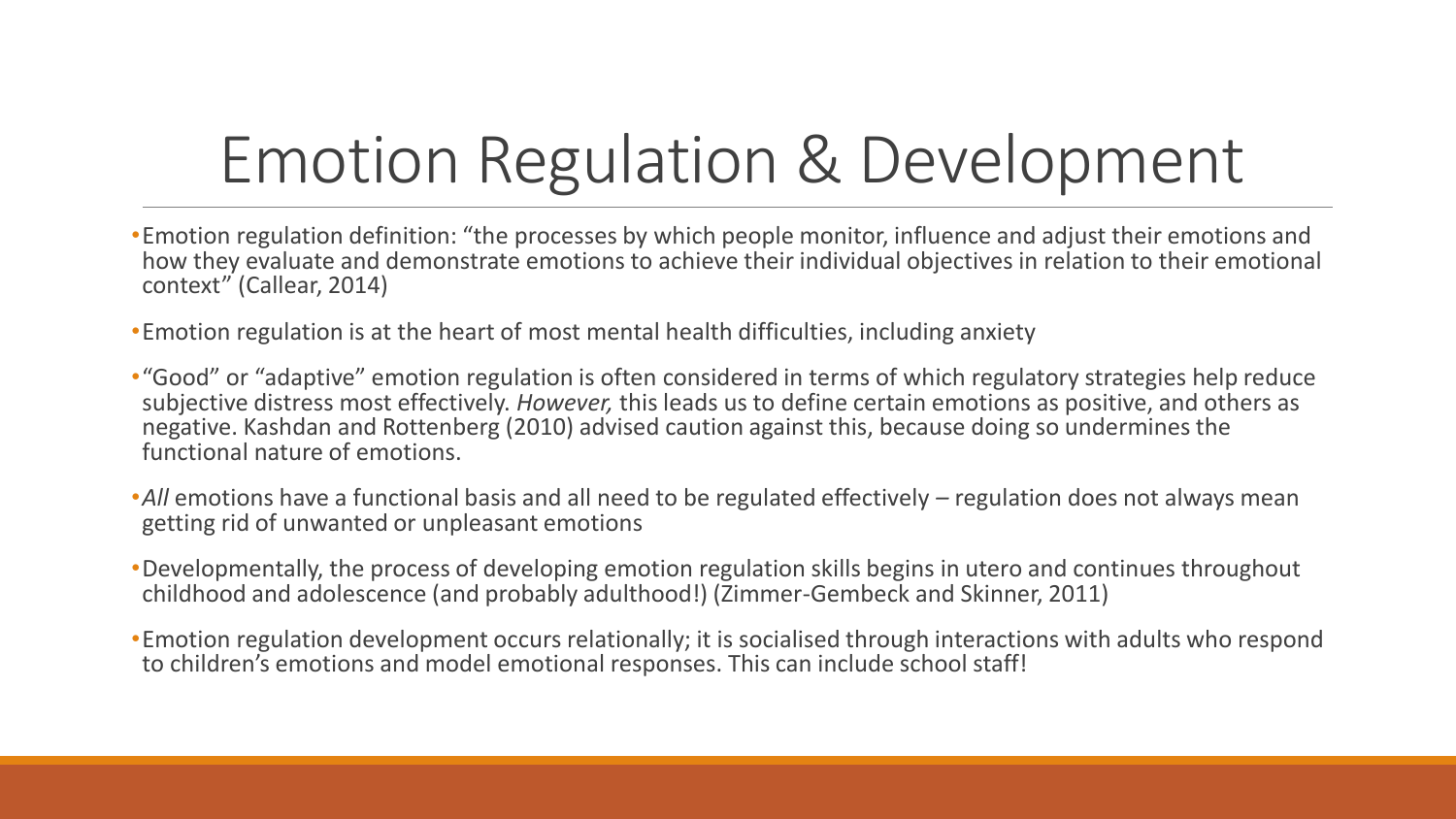

#### Key psychoeducation points for anxiety

#### Anxiety is an important emotion

◦ It motivates us to prepare to face a threat

#### Physical sensations of anxiety are not dangerous

◦ Physiological responses have stemmed from early evolution – high alert, increased heart rate, redirection of blood flow

#### Anxiety will always reduce, even if we do nothing

◦ And there are things we can do to reduce it faster

Psychoeducation resource from www.melonhealth.com/manual/anxiety-toolbox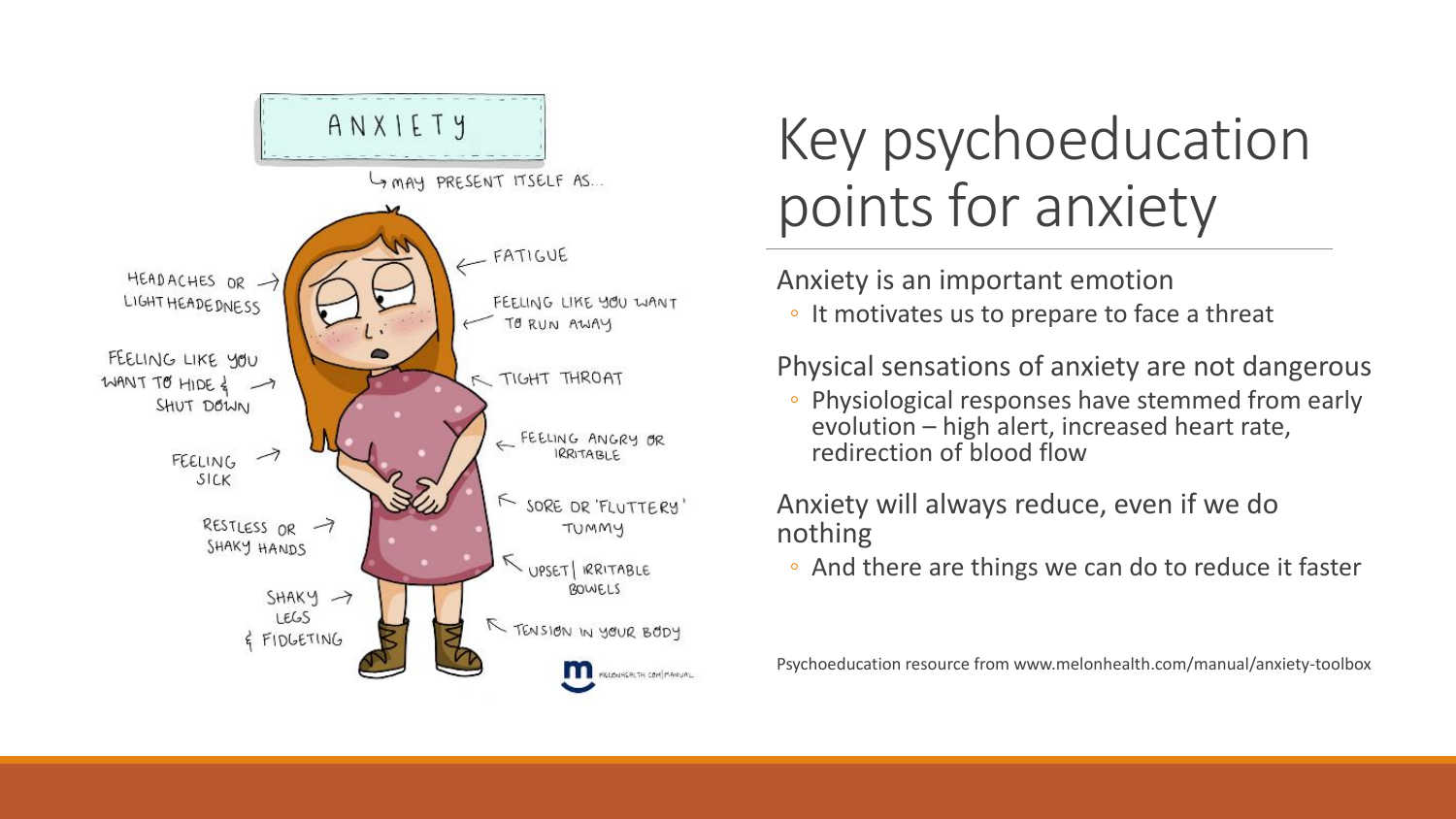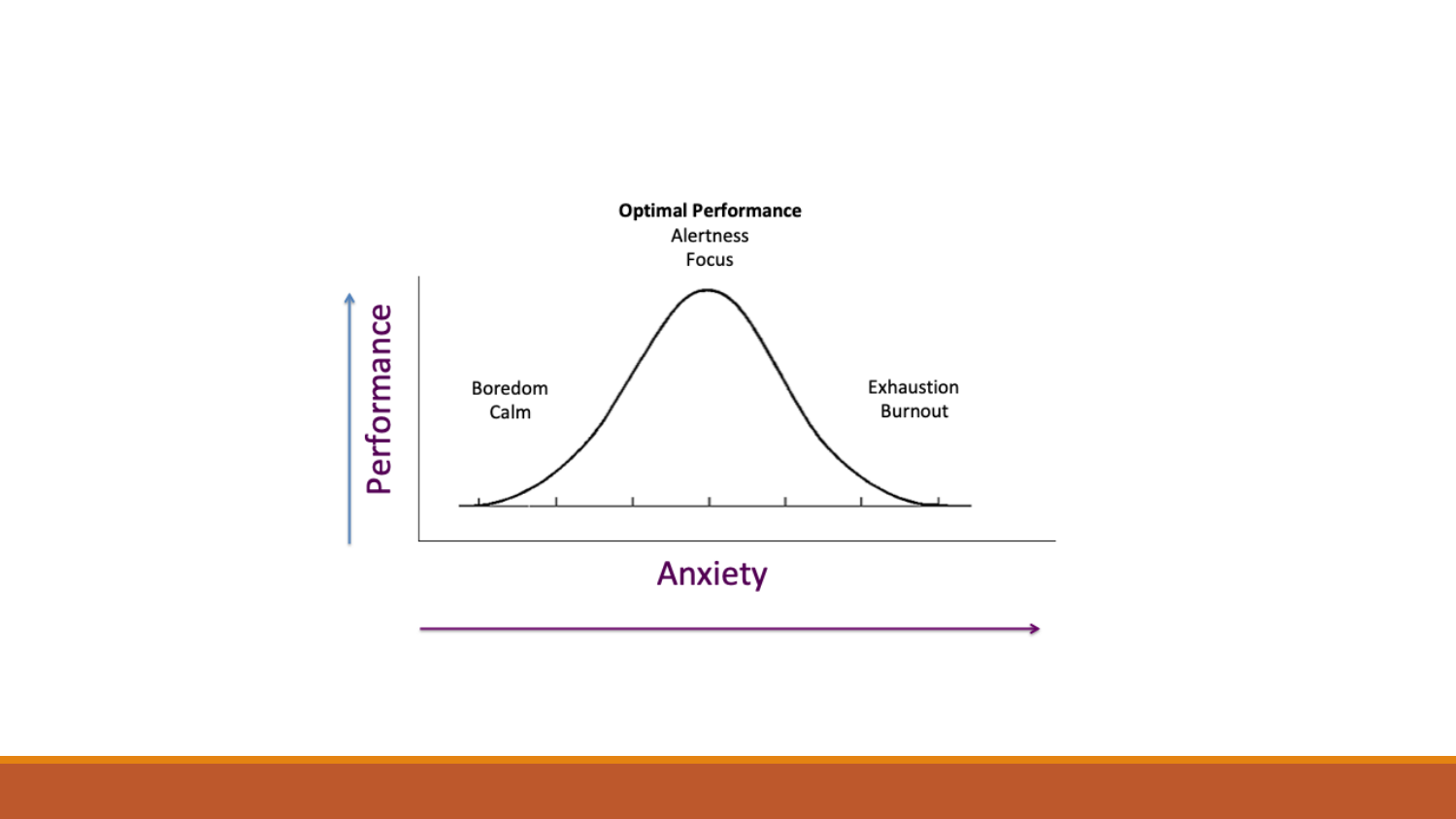Hand Model of the Brain

"Flipping the lid" occurs when anxiety overwhelms us. We can imagine this by raising our fingers – the limbic system is firing so strongly that it overwhelms our cortex and we are less able to use logic, reasoning etc.

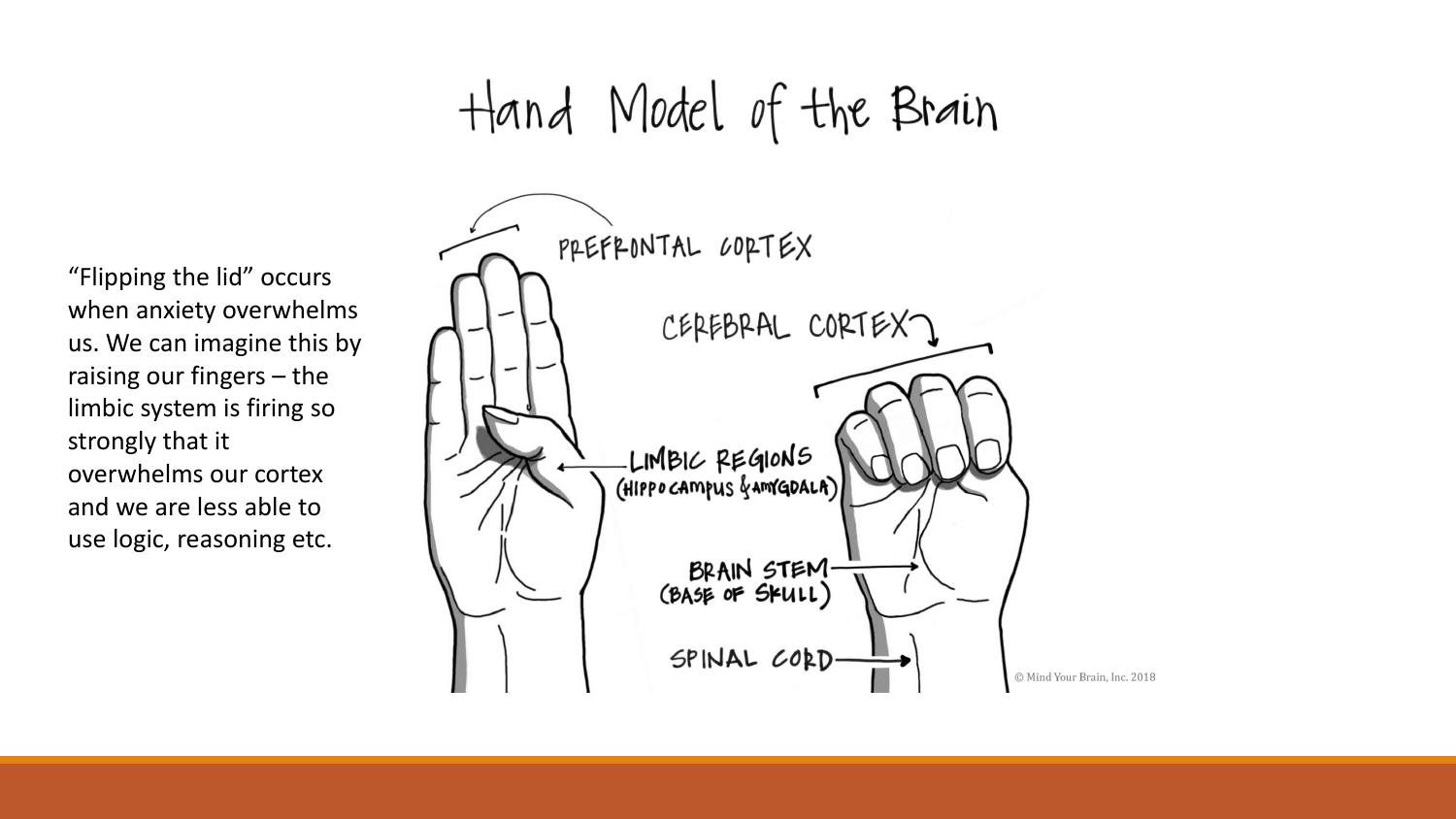### So, how do we keep the lid on?

Prevention and Intervention

Regulate, Relate, Reason (Neurosequential Model – Bruce Perry)

Regular practice of grounding/regulating strategies

- Breathing, mindfulness, sensory kits/toys
- More coming up soon on what to do when you hear "I tried that, it doesn't work!"

Creating a safe & calm space, being a regulated presence

Targeting anxiety therapeutically

- Regardless of therapeutic modality, at the core of any anxiety work should be supporting young people to face and move through anxiety rather than avoiding it
- Don't forget the basics of wellbeing (sleep, diet, routine, stability) we can't run before we can walk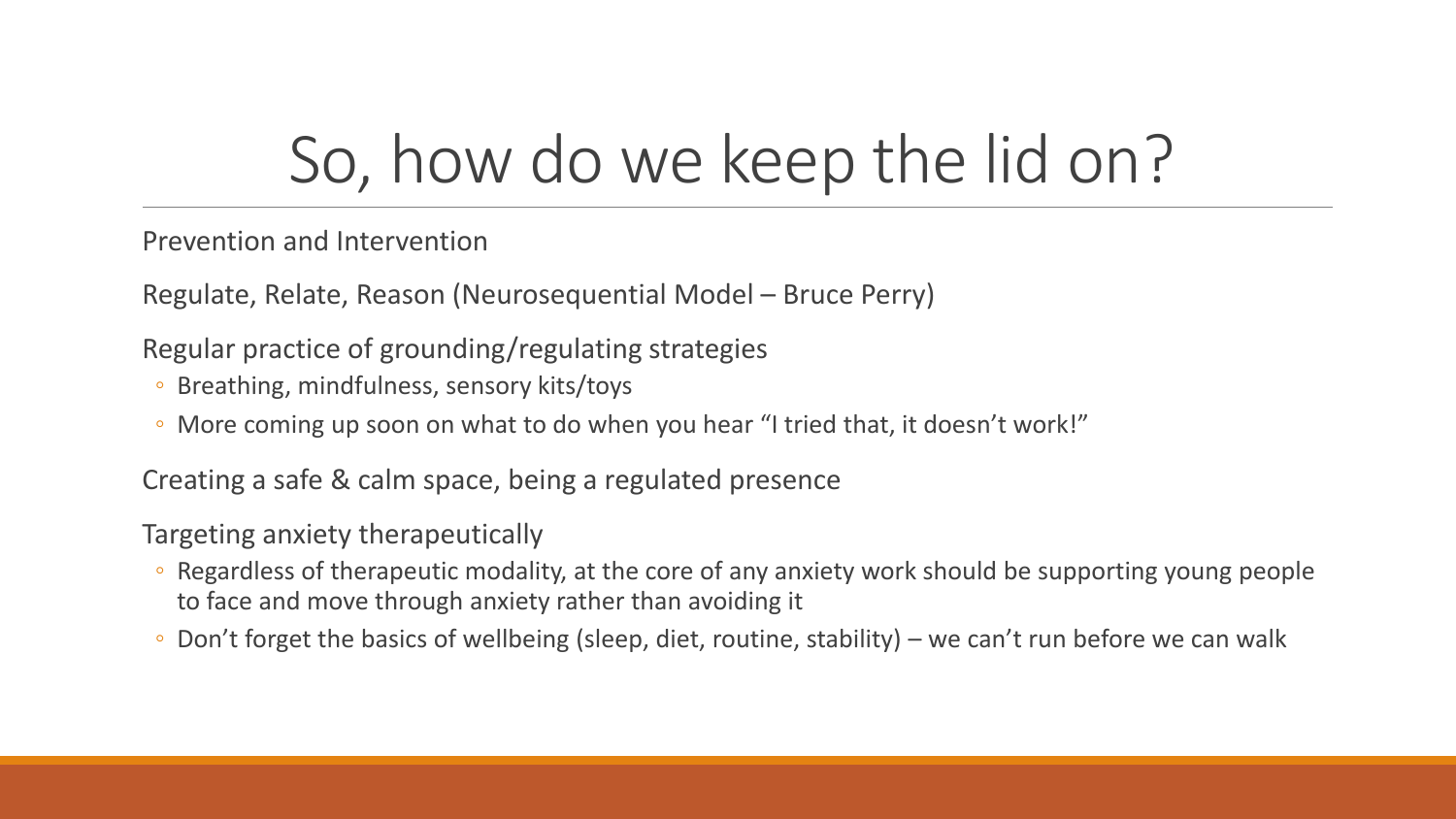# "I tried breathing, it doesn't work"

Analogy – You've probably also tried to get fit for cross country at some stage in your life. If you went for one run, that wouldn't work either. You have to practice regularly to see a difference

Psychoeducation about the science behind breathing

- Deep breathing is one of the main ways we can stimulate the vagus nerve, which in turn activates the parasympathetic nervous system
- For this to be effective, the exhale should be longer than the inhale

Encourage regular practice when calm

If someone is in a heightened state of anxiety, prompting them to take a breath may not be received well (unless they have recognised this is helpful and you have a good therapeutic relationship to prevent this prompt being heard in a patronising manner) – in this situation, just being a regulated presence and breathing yourself can be most helpful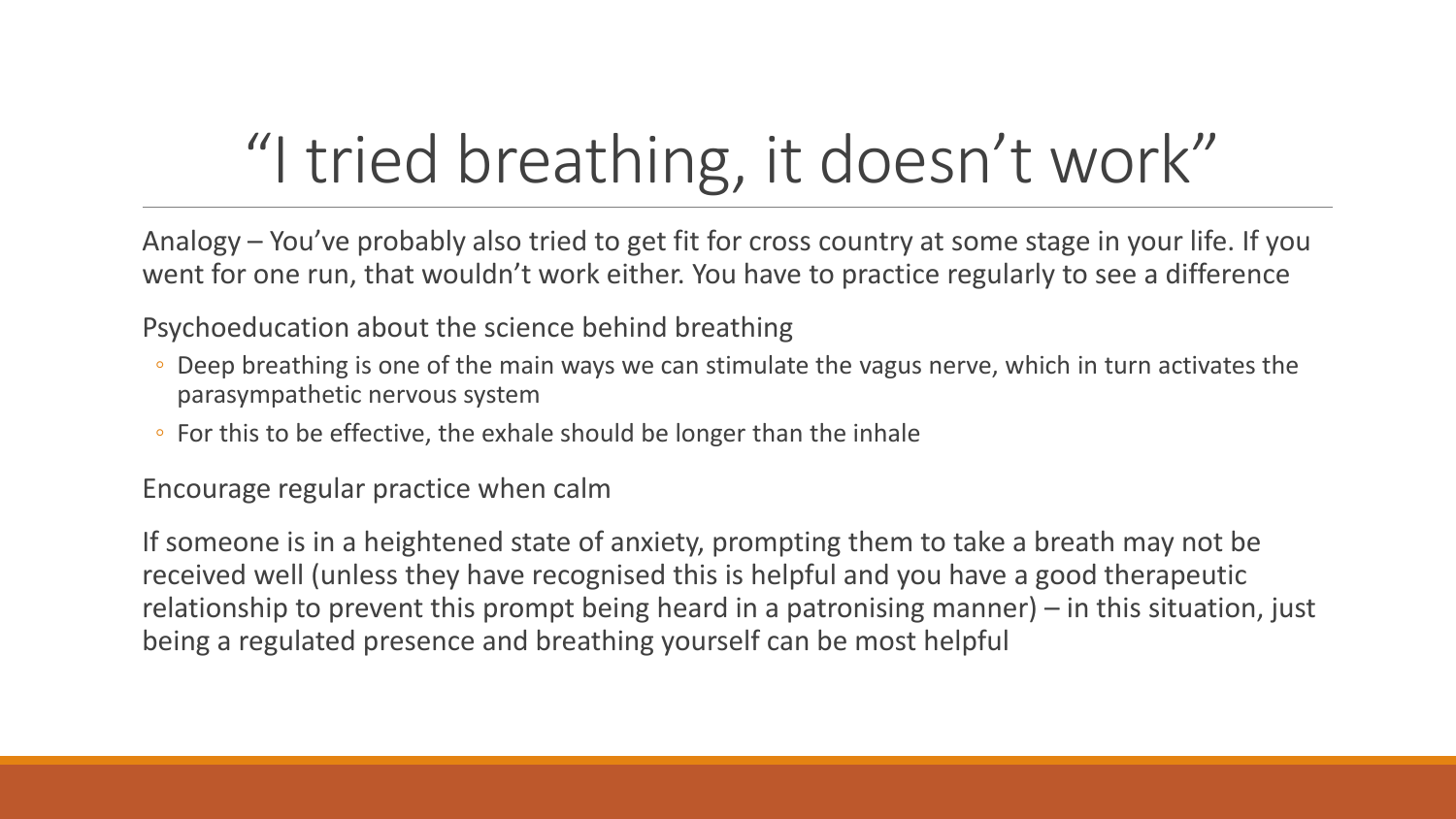### The role of avoidance

Avoidance is the core maintaining factor of any anxiety – it serves to help the person cope in the short term, but in the long term creates a vicious cycle and increases anxiety

We need to target avoidance in our interventions if we want to create meaningful change

Exposure may be as simple as supporting someone to get to school and class, or it may involve more planning to progressively target steps to work toward a higher level challenge

Being proactive may reduce need to decide between participating and being exempt (e.g. for speeches)

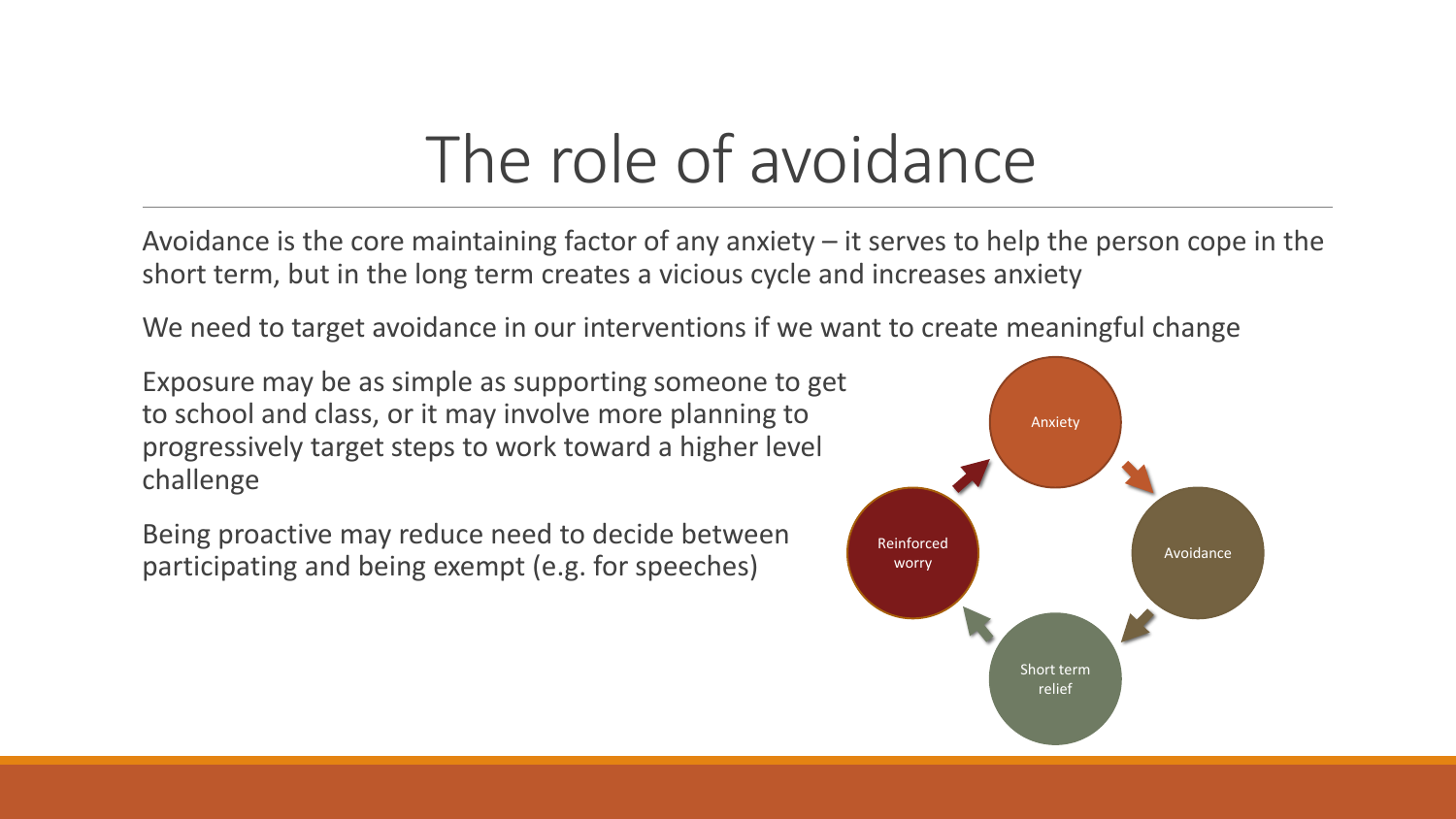

### How do we target avoidance safely?

Support the young person to challenge their anxiety, starting where you know the young person will experience success

Spend some time (but not too much!) practicing grounding strategies beforehand

Be a supportive, regulated presence

Increase difficulty of challenges over time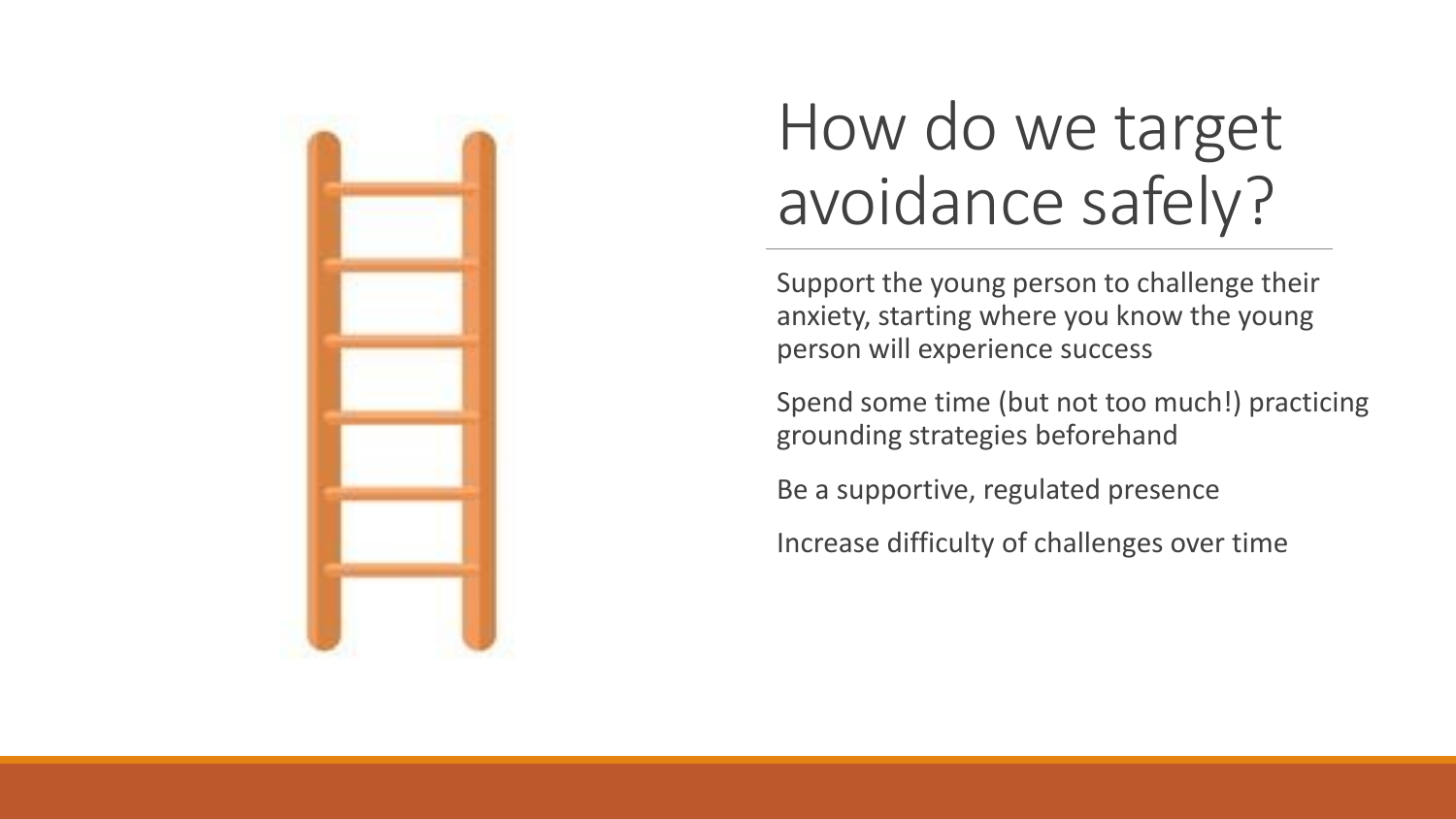Productive versus non productive worry

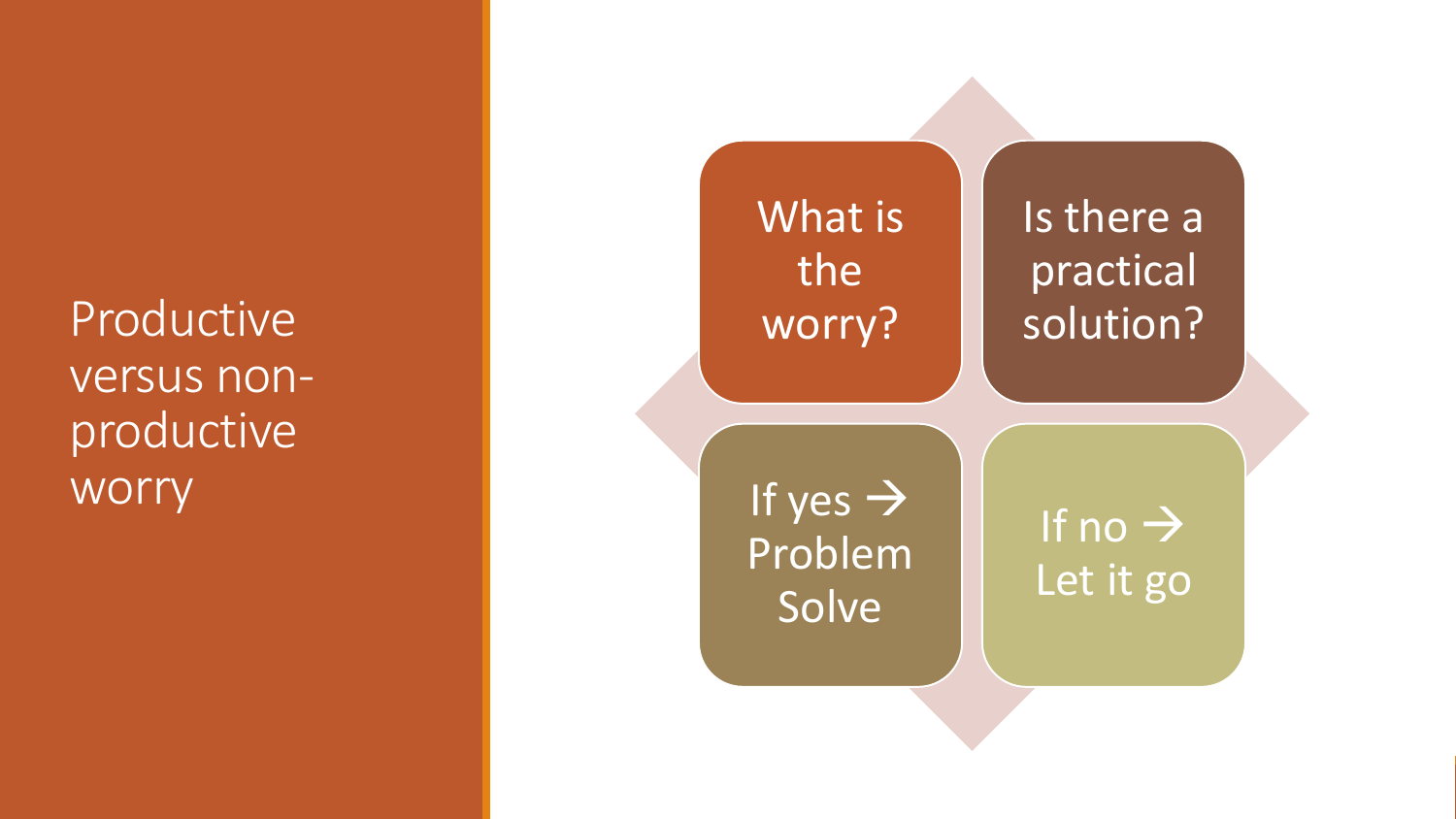#### Resources

Books: *The Body Keeps the Score* (Bessel Van der Kolk); *What Happened to You?* (Bruce Perry, Oprah Winfrey)

[Early Adversity and Development: https://www.gse.harvard.edu/news/09/10/impact-early](https://www.gse.harvard.edu/news/09/10/impact-early-adversity-childrens-development)adversity-childrens-development

Bruce Perry explaining the Neurosequential Model: [https://www.youtube.com/watch?v=LNuxy7FxEVk&ab\\_channel=InfoNMN](https://www.youtube.com/watch?v=LNuxy7FxEVk&ab_channel=InfoNMN)

[Dan Siegel explains the hand model: https://www.psychalive.org/minding-the-brain-by-daniel](https://www.psychalive.org/minding-the-brain-by-daniel-siegel-m-d-2/)siegel-m-d-2/

Melon Health Anxiety Toolbox:<https://www.melonhealth.com/manual/anxiety-toolbox/>

Small Steps: <https://www.smallsteps.org.nz/>